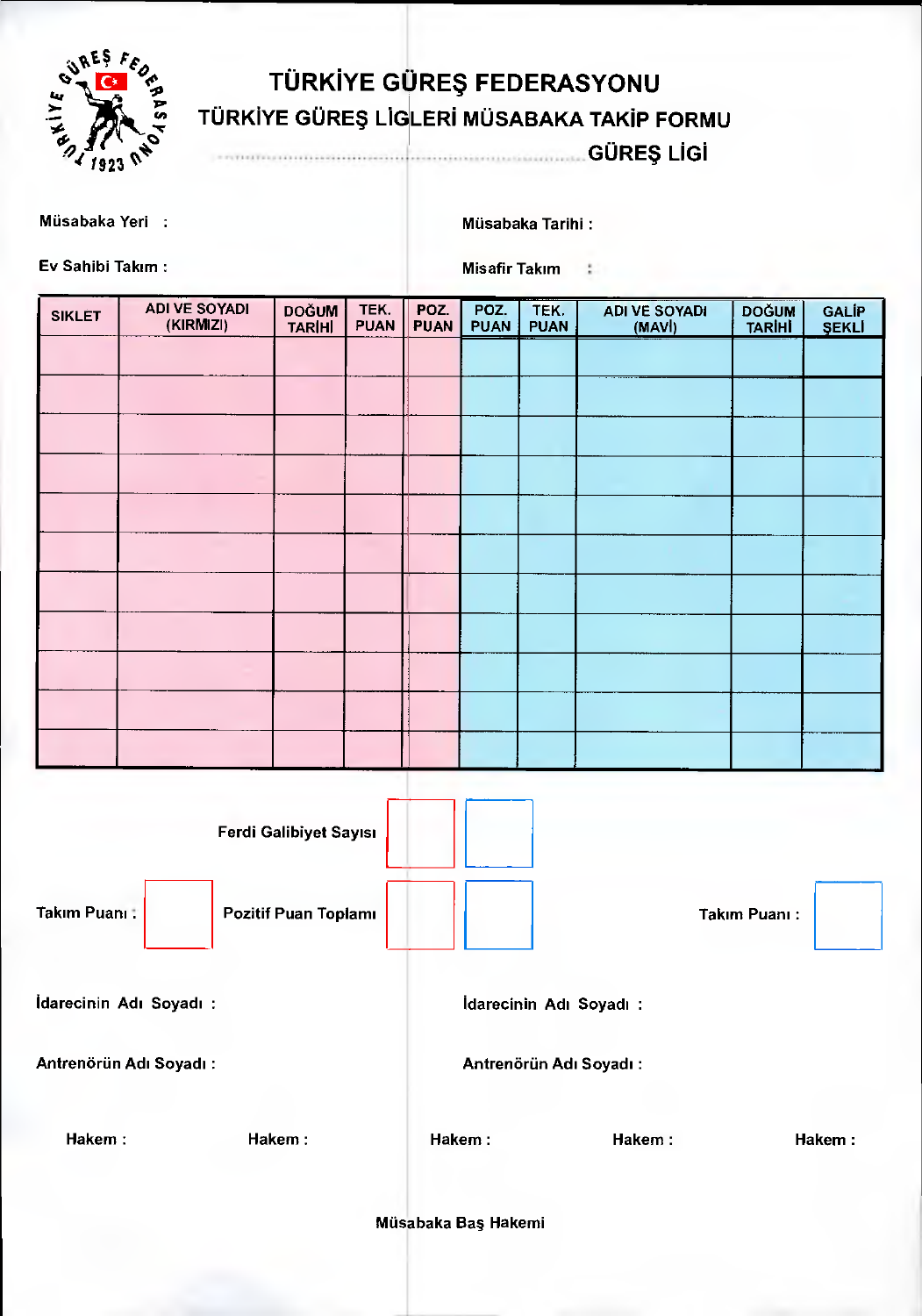## **HAKEM REY PUSULASI**

|    |                                                                                                                                                                                                                                                                                                                                                                                                                         |                     |                          |                  | ILI : Antonini in antonini in continuum |                 |
|----|-------------------------------------------------------------------------------------------------------------------------------------------------------------------------------------------------------------------------------------------------------------------------------------------------------------------------------------------------------------------------------------------------------------------------|---------------------|--------------------------|------------------|-----------------------------------------|-----------------|
| KG | <b>KIRMIZI MAYO</b>                                                                                                                                                                                                                                                                                                                                                                                                     | PUAN TOP POZ        |                          | <b>MAVİ MAYO</b> | PUAN TOP POZ                            | <b>HAKEMLER</b> |
|    | <b>IslM</b>                                                                                                                                                                                                                                                                                                                                                                                                             |                     | <b>ISIM</b>              |                  |                                         | <b>M.A.</b>     |
|    | ı                                                                                                                                                                                                                                                                                                                                                                                                                       |                     |                          |                  |                                         | <b>O.H.</b>     |
|    | $\mathbf{H}$                                                                                                                                                                                                                                                                                                                                                                                                            |                     | II                       |                  |                                         | Y.H.            |
|    | <b>ISIM</b>                                                                                                                                                                                                                                                                                                                                                                                                             |                     | <b>ISIM</b>              |                  |                                         | M.A.            |
|    | ı                                                                                                                                                                                                                                                                                                                                                                                                                       |                     |                          |                  |                                         | <b>O.H.</b>     |
|    | $\blacksquare$                                                                                                                                                                                                                                                                                                                                                                                                          |                     | $\overline{\mathbf{1}}$  |                  |                                         | Y.H.            |
|    | <b>İSİM</b>                                                                                                                                                                                                                                                                                                                                                                                                             |                     | <b>ISIM</b>              |                  |                                         | <b>M.A.</b>     |
|    | I.                                                                                                                                                                                                                                                                                                                                                                                                                      |                     |                          |                  |                                         | <b>O.H.</b>     |
|    |                                                                                                                                                                                                                                                                                                                                                                                                                         |                     |                          |                  |                                         |                 |
|    | $\mathbf{I}$                                                                                                                                                                                                                                                                                                                                                                                                            |                     | $\vert \mathbf{l} \vert$ |                  |                                         | Y.H.            |
|    | <b>ISIM</b>                                                                                                                                                                                                                                                                                                                                                                                                             |                     | <b>Isim</b>              |                  |                                         | M.A.            |
|    | J                                                                                                                                                                                                                                                                                                                                                                                                                       |                     | I                        |                  |                                         | <b>O.H.</b>     |
|    | $\mathbf{I}$                                                                                                                                                                                                                                                                                                                                                                                                            |                     | $\mathbf{II}$            |                  |                                         | Y.H.            |
|    | <b>IslM</b>                                                                                                                                                                                                                                                                                                                                                                                                             |                     | <b>islM</b>              |                  |                                         | M.A.            |
|    |                                                                                                                                                                                                                                                                                                                                                                                                                         |                     |                          |                  |                                         | <b>O.H.</b>     |
|    | $\blacksquare$                                                                                                                                                                                                                                                                                                                                                                                                          |                     | $\mathbf{I}$             |                  |                                         | Y.H.            |
|    | <b>ISIM</b>                                                                                                                                                                                                                                                                                                                                                                                                             |                     | <b>İsim</b>              |                  |                                         | <b>M.A.</b>     |
|    | I                                                                                                                                                                                                                                                                                                                                                                                                                       |                     |                          |                  |                                         | <b>O.H.</b>     |
|    | $\pmb{\text{II}}$                                                                                                                                                                                                                                                                                                                                                                                                       |                     | M                        |                  |                                         | Y.H.            |
|    | <b>ISIM</b>                                                                                                                                                                                                                                                                                                                                                                                                             |                     | <b>ISIM</b>              |                  |                                         | M.A.            |
|    | $\overline{\mathbf{I}}$                                                                                                                                                                                                                                                                                                                                                                                                 |                     | $\vert$ 1 $\vert$        |                  |                                         | <b>O.H.</b>     |
|    |                                                                                                                                                                                                                                                                                                                                                                                                                         |                     |                          |                  |                                         | Y.H.            |
|    | $\mathbf{II}$                                                                                                                                                                                                                                                                                                                                                                                                           |                     | $\mathbf{II}$            |                  |                                         |                 |
|    | <b>ISIM</b>                                                                                                                                                                                                                                                                                                                                                                                                             |                     | Isim,                    |                  |                                         | <b>M.A.</b>     |
|    | Į                                                                                                                                                                                                                                                                                                                                                                                                                       |                     | 1                        |                  |                                         | <b>O.H.</b>     |
|    | $\blacksquare$                                                                                                                                                                                                                                                                                                                                                                                                          |                     | $\mathbf{II}$            |                  |                                         | Y.H.            |
|    | <b>ISIM</b>                                                                                                                                                                                                                                                                                                                                                                                                             |                     | <b>ISIM</b>              |                  |                                         | <b>M.A.</b>     |
|    |                                                                                                                                                                                                                                                                                                                                                                                                                         |                     | $\mathbf{1}$             |                  |                                         | <b>O.H.</b>     |
|    | $\mathbf H$                                                                                                                                                                                                                                                                                                                                                                                                             |                     | $\blacksquare$           |                  |                                         | Y.H.            |
|    | <b>IslM</b>                                                                                                                                                                                                                                                                                                                                                                                                             |                     | <b>Isim</b>              |                  |                                         | M.A.            |
|    |                                                                                                                                                                                                                                                                                                                                                                                                                         |                     |                          |                  |                                         | <b>O.H.</b>     |
|    | $\mathbf{H}% =\mathbf{H}+\mathbf{H}+\mathbf{H}+\mathbf{H}+\mathbf{H}+\mathbf{H}+\mathbf{H}+\mathbf{H}+\mathbf{H}+\mathbf{H}+\mathbf{H}+\mathbf{H}+\mathbf{H}+\mathbf{H}+\mathbf{H}+\mathbf{H}+\mathbf{H}+\mathbf{H}+\mathbf{H}+\mathbf{H}+\mathbf{H}+\mathbf{H}+\mathbf{H}+\mathbf{H}+\mathbf{H}+\mathbf{H}+\mathbf{H}+\mathbf{H}+\mathbf{H}+\mathbf{H}+\mathbf{H}+\mathbf{H}+\mathbf{H}+\mathbf{H}+\mathbf{H}+\mathbf$ |                     | H                        |                  |                                         | Y.H.            |
|    | <b>ISIM</b>                                                                                                                                                                                                                                                                                                                                                                                                             |                     | <b>IslM</b>              |                  |                                         | M.A.            |
|    | Ŧ                                                                                                                                                                                                                                                                                                                                                                                                                       |                     |                          |                  |                                         | <b>O.H.</b>     |
|    |                                                                                                                                                                                                                                                                                                                                                                                                                         |                     |                          |                  |                                         | Y.H.            |
|    | $\pmb{\mathbb{H}}$                                                                                                                                                                                                                                                                                                                                                                                                      | Toplam<br>Poz. Puan | T                        |                  | Toplam<br>Poz. Puan                     |                 |